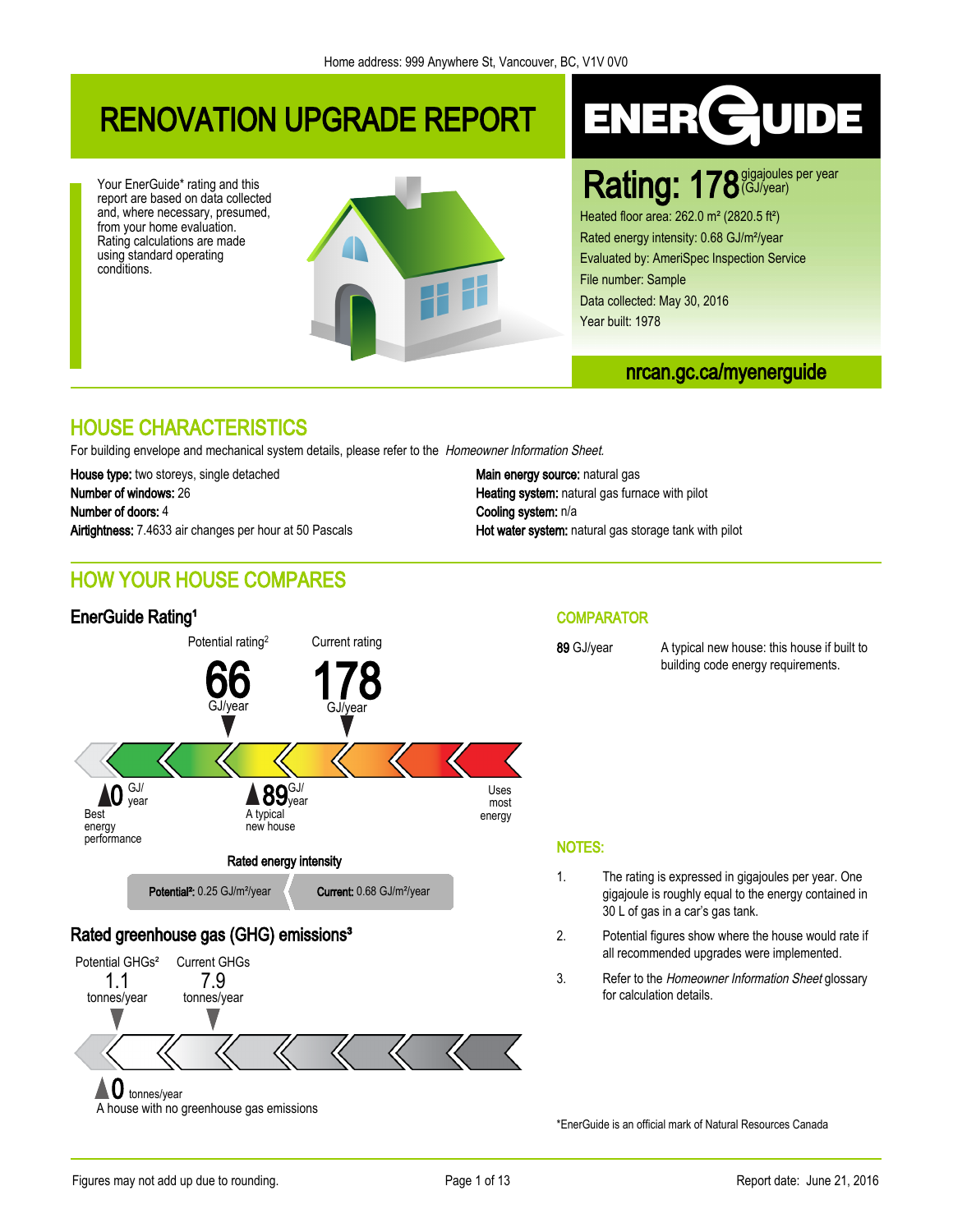# ENERGY EFFICIENCY ACTION ROADMAP

## The route to making your home more energy efficient

In developing your prioritized list of recommended upgrades, your energy advisor has used the house-as-a-system concept (described later in this report) and has considered potential renovation plans, the financial considerations of each upgrade, and the extent that each upgrade contributes to energy savings. This is your customized roadmap for improving your home's energy performance and is based on your household operating conditions, if provided. If you have questions or concerns about these recommendations, please contact your energy advisor or your service organization.



#### Operating conditions Ĩ.

Your EnerGuide Rating was calculated using standard operating conditions, including average climate patterns, a standard set of occupants (a family of two adults and one child), standard thermostat settings for heating and cooling, and standard use rates for such things as lighting, appliances and hot water. This allows for the comparison of houses where the house itself is rated independent of occupant behaviour.

Your Estimated Household Energy Use was calculated using your household operating conditions, the information that you provided to your energy advisor about your home's actual number of occupants and their energy use patterns. This provides an annual energy use estimate that is customized to your particular household.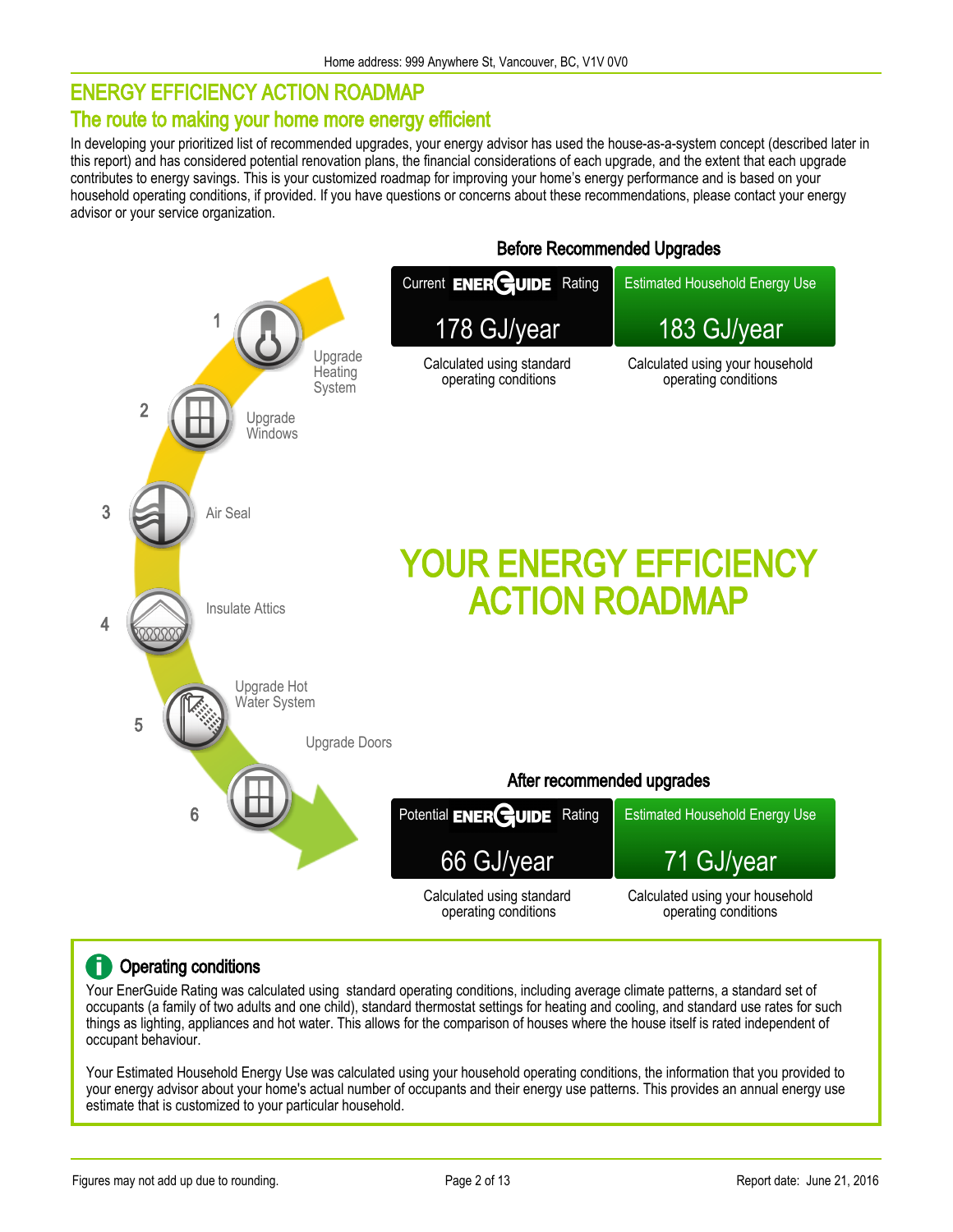## RECOMMENDED UPGRADES AND RESULTS

| <b>RECOMMENDED ENERGY EFFICIENCY UPGRADES</b>                                                                                              | <b>RATING</b><br><b>REDUCTIONS<sup>A</sup></b><br>(GJ/year) | <b>ESTIMATED</b><br><b>HOUSEHOLD SAVINGSA</b><br>(GJ/year) |
|--------------------------------------------------------------------------------------------------------------------------------------------|-------------------------------------------------------------|------------------------------------------------------------|
| Total reductions for all recommended upgrades                                                                                              | 112                                                         | 112                                                        |
| 1. Upgrade Heating System                                                                                                                  | 92                                                          | 92                                                         |
| Supplementary 1: Install a new ENERGY STAR certified air-source heat<br>pump that has a heating seasonal performance factor (HSPF) of 7.1. |                                                             |                                                            |
| <b>Upgrade Windows</b><br>2.                                                                                                               | 28                                                          | 28                                                         |
| Replace 23 window(s)/skylight(s) with ENERGY STAR certified models for<br>zone $1$ .                                                       |                                                             |                                                            |
| 3. Air Seal                                                                                                                                | ΩB                                                          | <b>OB</b>                                                  |
| Improve the airtightness of your home by 10% to achieve an air changes per<br>hour rate of 6.72 at 50 pascals.                             |                                                             |                                                            |
| <b>Insulate Attics</b><br>4.                                                                                                               | 4                                                           | 4                                                          |
| Ceiling 01: Increase the insulation value of your attic by RSI 4.10 / R 23.3.                                                              |                                                             |                                                            |
| <b>Upgrade Hot Water System</b><br>5.                                                                                                      | 5                                                           | 5                                                          |
| Install a new ENERGY STAR certified tankless gas-fired water heater with an<br>energy factor (EF) of 0.95.                                 |                                                             |                                                            |
| 6. Upgrade Doors                                                                                                                           | 1                                                           |                                                            |
| Replace 4 door(s) with ENERGY STAR certified models for zone 1.                                                                            |                                                             |                                                            |

#### TABLE NOTES:

- A. The individual rating reductions and estimated household savings are calculated with upgrade measures undertaken in isolation. Combinations of upgrades may produce slightly different results.
- B. Because of the very house-specific results associated with air sealing, there is a broader error range for the estimated impact of this upgrade.

## RECOMMENDED UPGRADE DETAILS

## **T** Your energy advisor's comments

Your energy advisor has provided additional comments, elaborating on your specific recommended upgrades. These are provided at the end of each upgrade section. The energy advisor and service organization are responsible for the accuracy of these comments and should be contacted if clarification is needed. The Government of Canada does not endorse or make any representation of warranty as to the accuracy or applicability of the energy advisor's comments with respect to your particular home.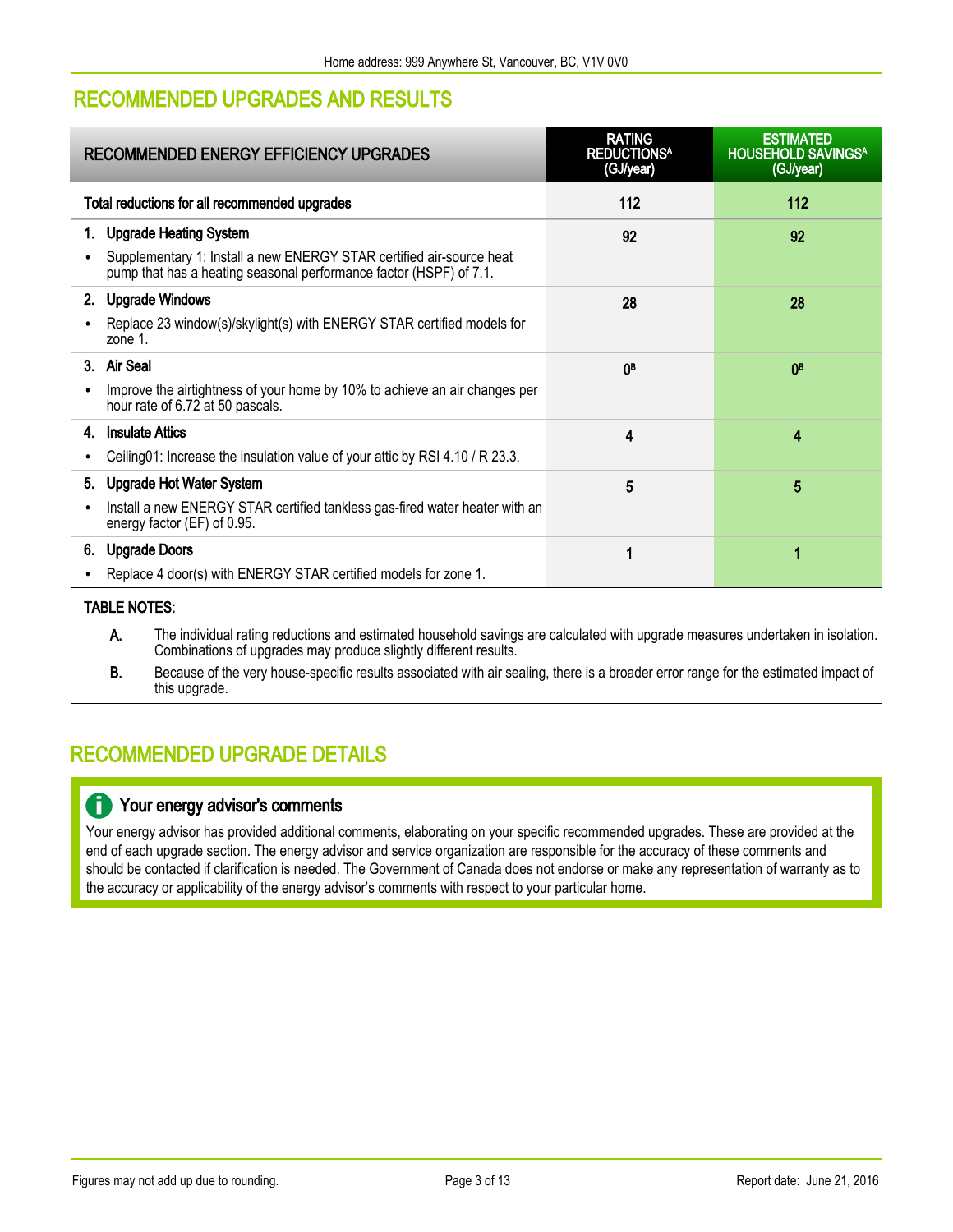## 1. Upgrade Heating System

Upgrading your heating system lowers your energy bills and, depending on the particular system upgrade, can also improve your comfort, control over how and when your home is heated and reduce risks from combustion spillage by using sealed combustion equipment. Space heating accounts for 71 percent of your home's estimated annual energy use.



#### Recommendation:

Supplementary 1: Install a new ENERGY STAR certified air-source heat pump that has a heating seasonal performance factor (HSPF) of 7.1.

- $\odot$ Hire a reputable contractor that is qualified in air source heat pump system design and installation, and recognized by an industry organization, such as the Heating, Refrigeration and Air Conditioning Institute of Canada (HRAI) to install your air source heat pump. Choose an ENERGY STAR certified model with the recommended efficiency rating.
- If you already have ductwork or are installing it, your contractor will likely recommend a central air source heat pump system. With existing ductwork, your contractor should also consider whether it is in need of replacement, sealing or balancing. If you don't have ductwork, consider installing a ductless mini-split air source heat pump system.
- Perform any planned building envelope upgrades before your heating contractor begins work because a more energy efficient building envelope may mean that a smaller heating system will comfortably heat your home. When deciding on the capacity and model of your air source heat pump, your contractor should first conduct a heat loss/heat gain calculation for your home. Give your contractor a copy of the Homeowner Information Sheet from your EnerGuide home evaluation to provide important details and a reference for the calculation.

NOTE: Inform your heating contractor of any building envelope upgrades that you undertake following your EnerGuide home evaluation since those upgrades may render certain details in your Homeowner Information Sheet inaccurate.

- $\odot$ Before deciding on a model, ask your contractor to review the AHRI Certificate of Certified Product Performance or AHRI Reference Number of the proposed system. Also ensure that it is compatible with the new or existing forced air heating system and that it meets the recommended efficiency ratings.
- To ensure maximum performance and efficiency, discuss system maintenance and the possibility of a service agreement with your contractor. Cleaning or replacing filters is an example of important regular system maintenance.
- Consider installing a programmable thermostat that is properly matched to your heating system for optimum savings, further reducing  $\odot$ energy consumption by approximately 2 percent for every 1 °C set-back.



Consult Natural Resources Canada's publication Heating With Electricity at [nrcan.gc.ca/sites/www.nrcan.gc.ca/files/oee/files/pdf/publications/Heating\\_with\\_Electricity.pdf](http://nrcan.gc.ca/sites/www.nrcan.gc.ca/files/oee/files/pdf/publications/Heating_with_Electricity.pdf) to learn more and take action.



Search a comprehensive Air Source Heat Pump Database at [energystar.gov/productfinder/product/certified-light-commercial](http://energystar.gov/productfinder/product/certified-light-commercial-hvac/results)[hvac/results](http://energystar.gov/productfinder/product/certified-light-commercial-hvac/results) for ENERGY STAR certified makes, models and efficiency information.

## Your energy advisor's comments

I recommend upgrading your older furnace with a high efficient condensing gas furnace with a minimum Annual Fuel Utilization Efficiency (AFUE) of 95%. in combination with an air-source heat pump with an minimum cooling efficiency of 14.5 SEER and heating efficiency of 7.1 HSPF.

## 2. Upgrade Windows

Upgrading your windows improves your comfort by creating more consistent temperatures within the rooms that have upgraded windows. This upgrade also reduces your heating and cooling bills (if applicable), and may provide reductions in outdoor noise. Replacing your windows can also reduce or eliminate condensation on the inside of the glazing and frames. Of your home's total annual heat loss, your windows account for 39 percent.



#### Recommendation:

Replace 23 window(s)/skylight(s) with ENERGY STAR certified models for zone 1.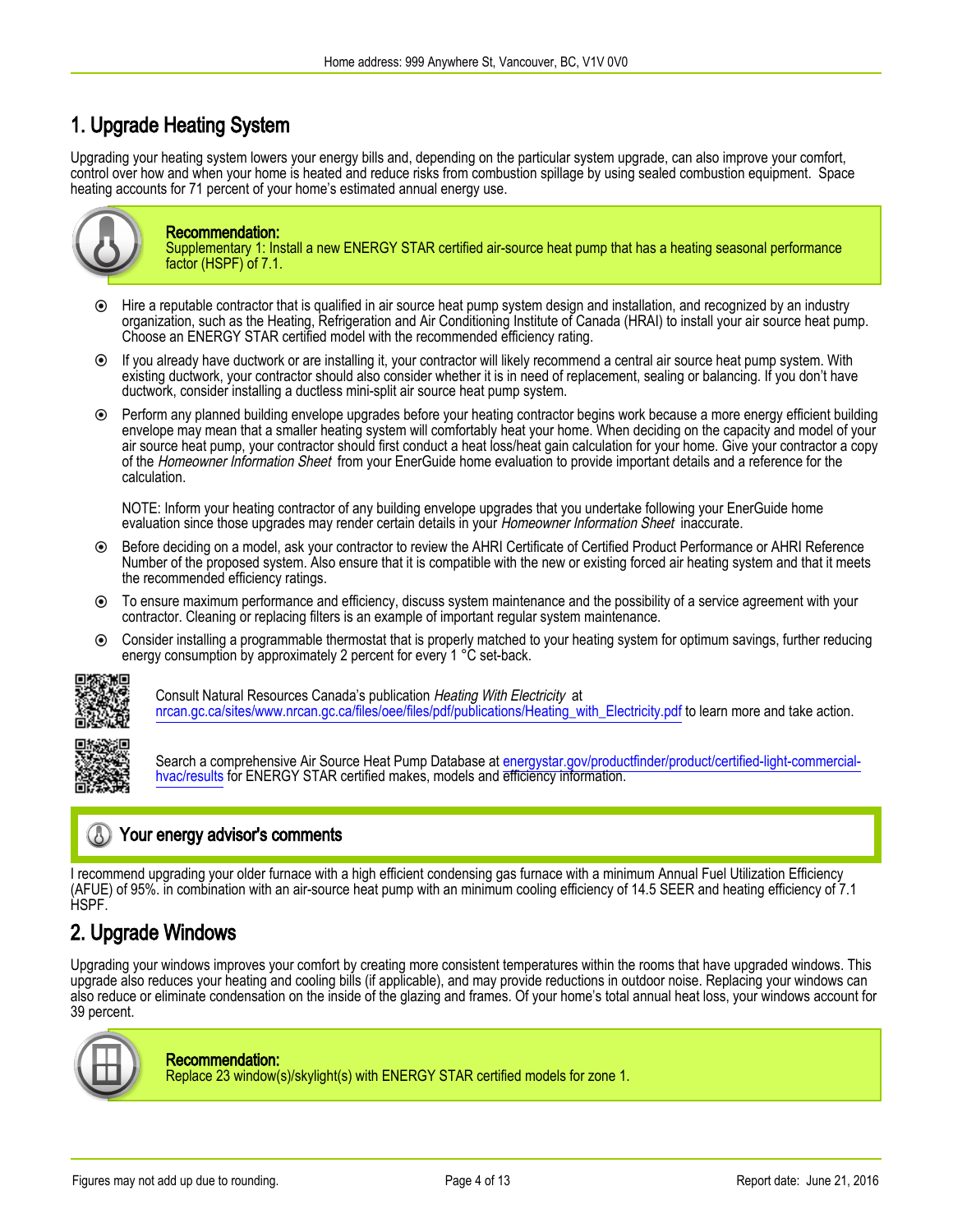- Before work begins, speak to your energy advisor, a windows contractor or a construction expert to understand the details of your  $\odot$ renovation. Replacing windows, skylights or patio doors is best done by a trained professional, but you may choose to do this work yourself. However, only perform this work yourself if you have carefully researched all of the necessary technical, health and safety considerations.
- Install the recommended ENERGY STAR certified units matched to your climate zone in order to maximize all the benefits of new windows, patio doors and skylights.
- $\odot$ For optimum savings and energy efficiency, consider units with features such as low-E coatings, inert gas fills, triple glazing, internalshading devices and insulated edge spacers and frames that can reduce surface condensation and summer overheating.
- Once renovations are finished, have an energy advisor perform a post-retrofit evaluation and blower door test to ensure your home's  $\odot$ airtightness has been maintained or improved. If not installed correctly, new units can lose heat through air leakage and allow for rain penetration.



Consult Natural Resources Canada's ENERGY STAR Qualified Windows, Doors and Skylights at [nrcan.gc.ca/sites/www.nrcan.gc.ca/files/energy/pdf/energystar/Energy%20Star-WDS\\_e\(2\).pdf](http://nrcan.gc.ca/sites/www.nrcan.gc.ca/files/energy/pdf/energystar/Energy%20Star-WDS_e(2).pdf) to learn more and take action.



I recommend visually inspecting all the window frame/wall, window trim/wall junctures, and underside of window sill for gaps or cracks. Seal all openings with a paintable interior use caulking to help keep the heat from escaping into the building envelope and thereby increasing the heating load for your heating system.

## 3. Air Seal

Air sealing is one of the most cost-effective energy-saving measures you can undertake. It is typically performed before other upgrades to ensure optimal benefit from all the work being done to your home. Air sealing can improve your comfort by reducing drafts and heat loss, minimizing potential moisture damage to your home and reducing the transfer of both dust and noise from outdoors, all the while helping to lower your heating bills. Your home's air leakage accounts for 20 percent of your annual heat loss.



#### Recommendation:

Improve the airtightness of your home by 10% to achieve an air changes per hour rate of 6.72 at 50 pascals.

- ◉ To achieve the full benefits of air-sealing, speak to your energy advisor or a reputable air sealing company before you begin. The blower door test performed during your home energy evaluation along with comments from your energy advisor will help you identify some air leakage sites in your home and can provide a starting point for improving the airtightness of your home.
- You may be able to perform some or all of the work yourself, but you should have an air sealing or ventilation professional ensure all ventilation, and health and safety concerns are addressed before you begin.
- $\bullet$ When you have completed your air sealing upgrades, have an energy advisor or air sealing company perform a second blower door test. This will evaluate your efforts and alert you to any potential ventilation issues in your home.
- $\odot$ Common and accessible air leakage locations such as electrical outlets and ceiling fixtures, wire and pipe penetrations, window and door frames, attic hatches, ducts, and baseboards can be sealed with caulk, foam sealant, appropriate types of tape or gaskets.
- Typically more difficult to seal air leakage sites, such as those found at foundation headers (rim joist), wall to ceiling junctions and  $\odot$ chimney penetrations, may require more aggressive air sealing techniques with barrier materials such as polystyrene plastic foam board insulation, spray foam and non-flammable products (e.g. sheet metal).



Consult Keeping the Heat In to learn more and take action. [nrcan.gc.ca/sites/www.nrcan.gc.ca/files/energy/pdf/housing/Chapter4\\_e.pdf](http://nrcan.gc.ca/sites/www.nrcan.gc.ca/files/energy/pdf/housing/Chapter4_e.pdf)

## Your energy advisor's comments

Reducing air leakage is usually the most cost-effective measure a homeowner can undertake; the leakier the home, the greater the savings! It is not unusual for air leakage to account for 35% of the heat loss in a home. In addition to reducing heat loss, air sealing improves comfort, protects the building structure and other materials from moisture damage, and reduces the amount of dust and noise that enters from the outdoors. Air sealing can also reduce air conditioning loads and energy costs. Listed below are the most common air leakage areas in a house. See page 41 of "Keeping the Heat In" for detailed information. https://www.nrcan.gc.ca/sites/www.nrcan.gc.ca/files/energy/pdf/housing/Keeping-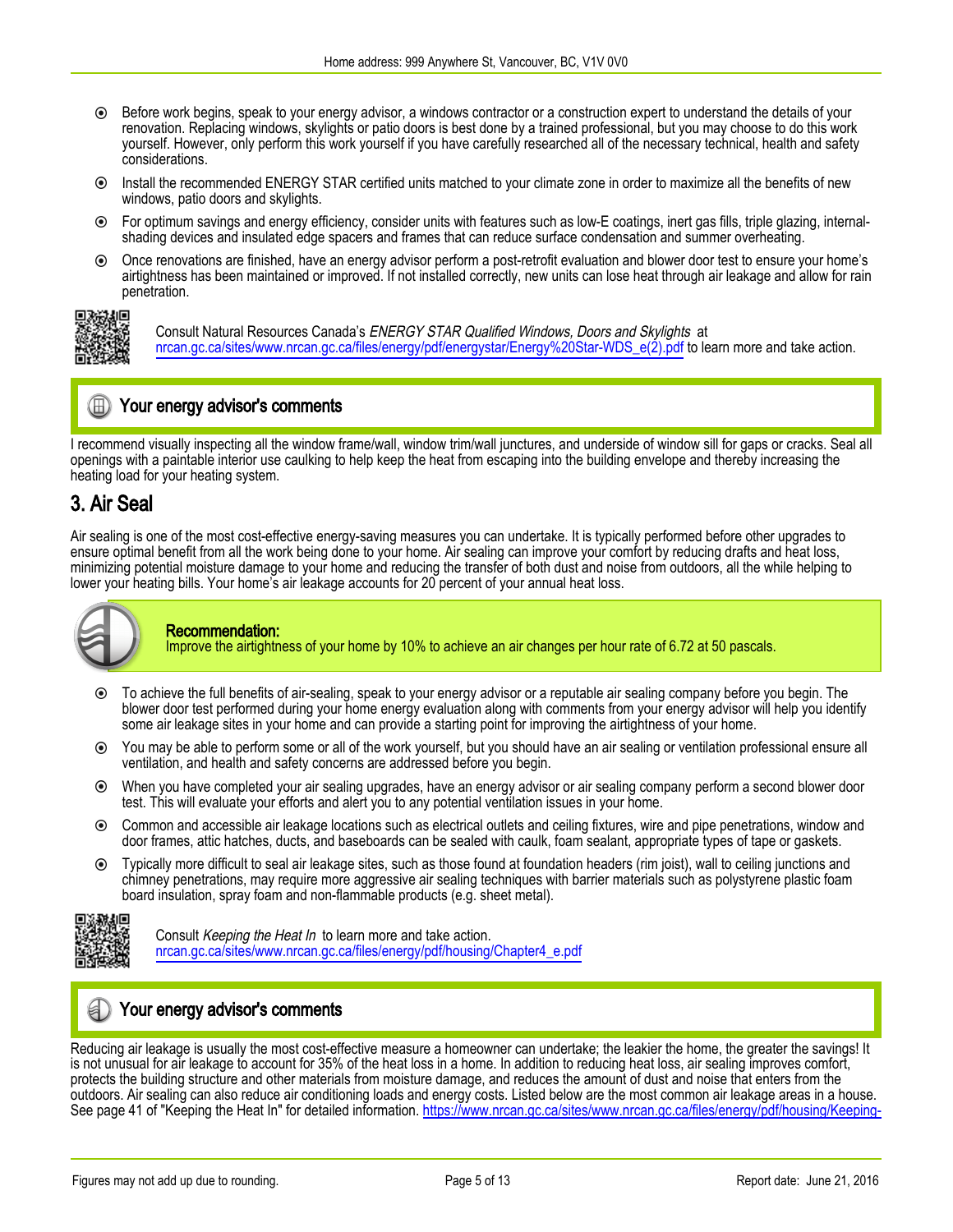#### the-Heat-In\_e.pdf

## 4. Insulate Attics

Adding insulation in your attic improves your comfort by keeping your house warmer during the winter and cooler during the summer. Higher insulation levels in your attic helps lower your heating bills and, if you have air conditioning, adding insulation may also lower your cooling bills. Improvements to your home's insulation can allow for subsequent smaller sizing of new heating and cooling systems when undertaking those upgrades. In total, your home's attics and ceilings account for 5 percent of your annual heat loss.



#### Recommendation:

Ceiling01: Increase the insulation value of your attic by RSI 4.10 / R 23.3.

- $\odot$ Before work begins, speak to your energy advisor, an insulation contractor or a construction expert to understand the details of your renovation. You can do this work yourself, or hire a reputable insulation contractor. However, only perform this work yourself if you have carefully researched all of the necessary technical and health and safety considerations. This includes checking for damaged/frayed wiring and concealed sources of heat such as light fixtures. All heat sources must be protected from contact with insulation and other combustibles, or be removed entirely.
- Always look for opportunities to improve air sealing before or during ceiling insulation upgrades.
- Consider any electrical or plumbing upgrades before insulating your ceiling.
- Discuss the complete process of the renovation with your contractor or other expert, ensuring there is a clear plan so that nothing is left incomplete. For example, all new holes and ceiling finishes should be fully repaired or restored and any mess from the work suitably cleaned up.
- To achieve the recommended thermal resistance (RSI/R) value, batt and loose-fill insulation are common examples of insulation types that can be applied between or on top of the ceiling joists or trusses. You can also speak to an expert about spray foam insulation options that may be appropriate.
- Your home's attic can typically be accessed through an interior ceiling hatch or a gable-end access. Before insulating the area, have an expert inspect for structural problems and the condition of the roof framing, sheathing and finish. Also, check the soffit and fascia for signs of moisture problems such as leaks, stains, mould, flaking or rot.
- $\odot$ Ensure the air barrier at the ceiling line is airtight to minimize heat loss and the formation of condensation in the attic over the winter. Be sure that all openings, gaps and penetrations (such as around plumbing stacks, chimneys, light fixtures, fan housings) are air sealed.
- Ensure that adequate attic venting is installed and that it is not blocked by the insulation (e.g. soffit, gable and ridge vents).
- Weatherstripping should be installed around the attic hatch or door, using hooks and eye bolts or a latch to hold the hatch firmly closed.



Consult Keeping the Heat In to learn more and take action. [nrcan.gc.ca/sites/www.nrcan.gc.ca/files/energy/pdf/housing/Chapter5\\_e.pdf](http://nrcan.gc.ca/sites/www.nrcan.gc.ca/files/energy/pdf/housing/Chapter5_e.pdf)

## Your energy advisor's comments

I recommend upgrading the attic insulation to an R-50 level.

## 5. Upgrade Hot Water System

Upgrading your hot water system lowers your energy bills and, depending on the particular system upgrade, can better meet your daily hot water needs. After space heating, water heating is the largest energy cost in most Canadian homes. Water heating accounts for 14 percent of your home's estimated annual energy use.



#### Recommendation:

Install a new ENERGY STAR certified tankless gas-fired water heater with an energy factor (EF) of 0.95.

 $\odot$ Hire a reputable contractor who is qualified in domestic hot water system design and installation to install your gas-fired, ENERGY STAR certified, tankless water heater.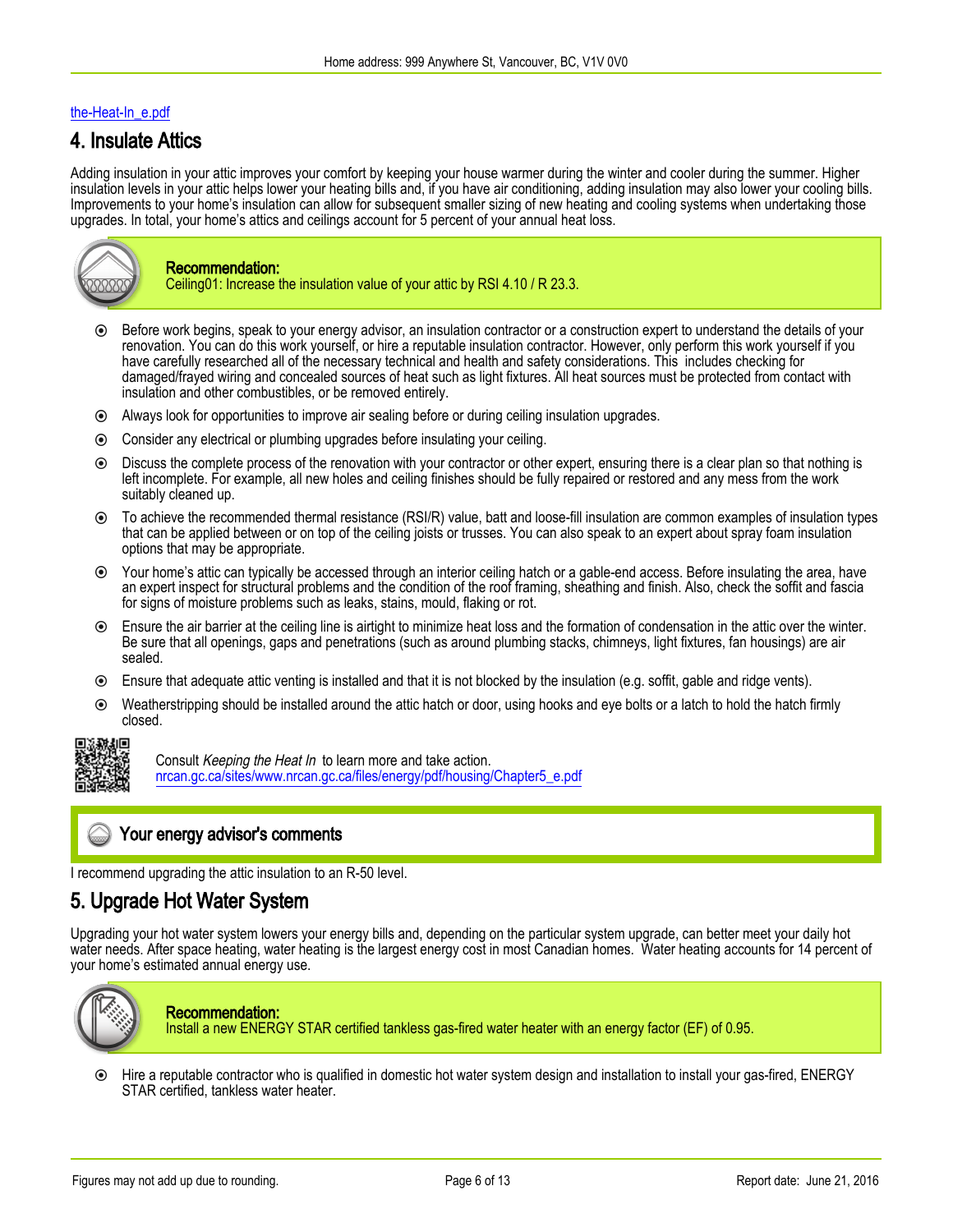- Have your contractor select the model's capacity by calculating the hot water flow rates and water temperatures required in your  $\odot$ home. The contractor will also verify that your gas supply is sufficient for the volume required by the unit being installed. You can discuss manufacturers' sizing charts with your contractor.
- Look for models with flow rates of a minimum 13.25 litres per minute (3.5 U.S. gallons per minute) based on a temperature rise of 42.8 °C (77 °F). Otherwise, cold water inlet temperatures and high-demand faucets can result in unsatisfactory low flow rates or reduced hot water temperatures.
- $\odot$ Condensing, tankless water heaters have higher efficiencies than non-condensing models, and are not required to be vented to a chimney. Condensing models require a plumbing drain or condensate pump to remove the water produced. Units are commonly mounted on the interior surface of exterior walls and vented directly through the wall. For higher efficiency, look for heaters without pilot lights.
- The installation of a tankless water heater will not reduce wait times for hot water delivery at your faucet; in fact it may increase the wait time. Talk with your contractor on methods to reduce wait times (e.g. relocate water heater closer to fixtures, redesign water pipe system, recirculation system, etc.).



Consult Natural Resources Canada's Water Heater Guide at [nrcan.gc.ca/sites/www.nrcan.gc.ca/files/energy/pdf/energystar/WaterHeaterGuide\\_e.pdf](http://nrcan.gc.ca/sites/www.nrcan.gc.ca/files/energy/pdf/energystar/WaterHeaterGuide_e.pdf) to learn more and take action.



Search a comprehensive Water Heaters Database at [energystar.gov/productfinder/product/certified-water-heaters/results](http://energystar.gov/productfinder/product/certified-water-heaters/results) for ENERGY STAR certified tankless water heaters.

## Your energy advisor's comments

I recommend insulating both metallic and plastic hot water lines with a minimum of RSI 0.7 (R-4) compatible insulation (i.e. pre-formed type). For gas water heaters, if pipes are within 8 inches of the flue, your safest choice is to use fiberglass pipe-wrap (at least 1-inch thick) without a facing. You can use either wire or aluminum foil tape to secure it to the pipe.

## 6. Upgrade Doors

Upgrading your doors improves your comfort by creating more consistent temperatures within the rooms that have upgraded doors. This upgrade also reduces your heating and cooling bills (if applicable), and may provide reductions in outdoor noise. Replacing your doors can also reduce or eliminate condensation on the inside of glazing within the door and frames. Of your home's total annual heat loss, your doors account for 2 percent.



#### Recommendation:

Replace 4 door(s) with ENERGY STAR certified models for zone 1.

- $\odot$ Before work begins, speak to your energy advisor, a door contractor or a construction expert to understand the details of your renovation. Replacing doors is best done by a trained professional, but you may choose to do this work yourself. However, only perform this work yourself if you have carefully researched all of the necessary technical, health and safety considerations.
- Install the recommended ENERGY STAR certified units matched to your climate zone in order to maximize all the benefits of new doors.
- For optimum savings and energy efficiency, consider highly insulated units. If there is any glazing in the doors, consider units with low-◉ E coatings, inert gas fills, triple glazing, internal-shading devices and insulated spacers.
- Additional savings can be achieved for new units with durable weatherstripping and appropriate hardware to ensure an airtight, energy-efficient fit.
- Once renovations are finished, have an energy advisor perform a post-retrofit blower door test to ensure your home's airtightness has  $\odot$ been maintained or improved. If not installed correctly, new units can lose heat through air leakage and allow for rain penetration.



Consult Natural Resources Canada's ENERGY STAR Qualified Windows, Doors and Skylights at [nrcan.gc.ca/sites/www.nrcan.gc.ca/files/energy/pdf/energystar/Energy%20Star-WDS\\_e\(2\).pdf](http://nrcan.gc.ca/sites/www.nrcan.gc.ca/files/energy/pdf/energystar/Energy%20Star-WDS_e(2).pdf) to learn more and take action.



Search Natural Resource Canada's Doors Database at [oee.nrcan.gc.ca/pml](http://oee.nrcan.gc.ca/pml-lmp/index.cfm?language_langue=en&action=app.search-recherche&appliance=DOORS)[lmp/index.cfm?language\\_langue=en&action=app.search-recherche&appliance=DOORS](http://oee.nrcan.gc.ca/pml-lmp/index.cfm?language_langue=en&action=app.search-recherche&appliance=DOORS) for ENERGY STAR certified doors.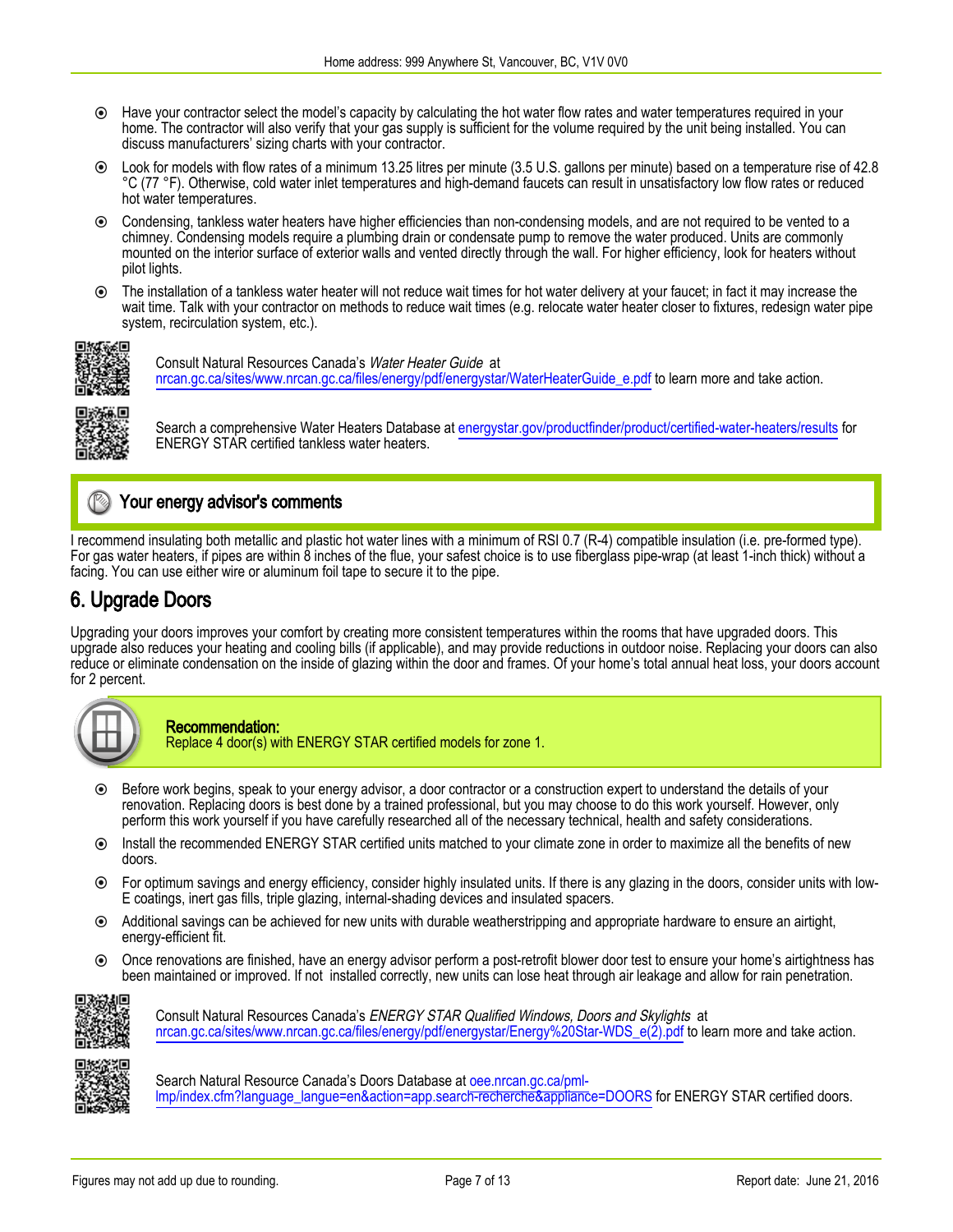## **E** Your energy advisor's comments

Visually inspect all trim/wall junctures for gaps or cracks. Seal gaps or cracks to wall with a paintable interior use caulking. At night, use a flashlight and trace the door/frame juncture while someone on the other side (with the lights turned out on the inside) note where light is shining through and upgrade weather-stripping in those areas with strips of adhesive backed foam weather-stripping.

## ADDITIONAL COMMENTS

Important Information about the Home Energy Rebate Offer (HERO) Program Please visit

https://www.fortisbc.com/Rebates/RebatesOffers/HomeEnergyRebateOffer/Pages/default.aspx to find out the exact upgrade requirements that have to be met to qualify for rebates under the HERO Program. Alternatively, you can email hero@consumer-response.com or call **1-877-740- 0055** for detailed information on the application process, available rebates, and eligibility requirements. The deadline for submission of application for the HERO rebates is **March 31, 2017**. If applying for the draft proofing rebate and/or the bonus rebate you must call us back for a final evaluation at least 2 weeks prior to the above deadline. The cost of the final evaluation is \$150 + GST. A final evaluation is **NOT** required if you are not applying for a draft proofing and/or bonus rebate. Note: For any envelope components that cannot be observed at the time of the pre-retrofit evaluation in order to confirm insulation levels (e.g., flat roofs, cathedral ceilings, attics without an access hatch, exterior walls, etc.), if you plan on upgrading these components and would like to be eligible for a grant, the following proof must be provided to the energy advisor at the time of the post-retrofit evaluation:

-Clear photos showing the components before, during and after the upgrades that provide evidence of the amount of insulation at each stage and which can be easily identified with the actual home; and

-Invoices or contracts showing costs for materials and labour.

If this proof is not provided, no credit can be given for insulation improvements that were completed between the pre- and post-retrofit evaluations.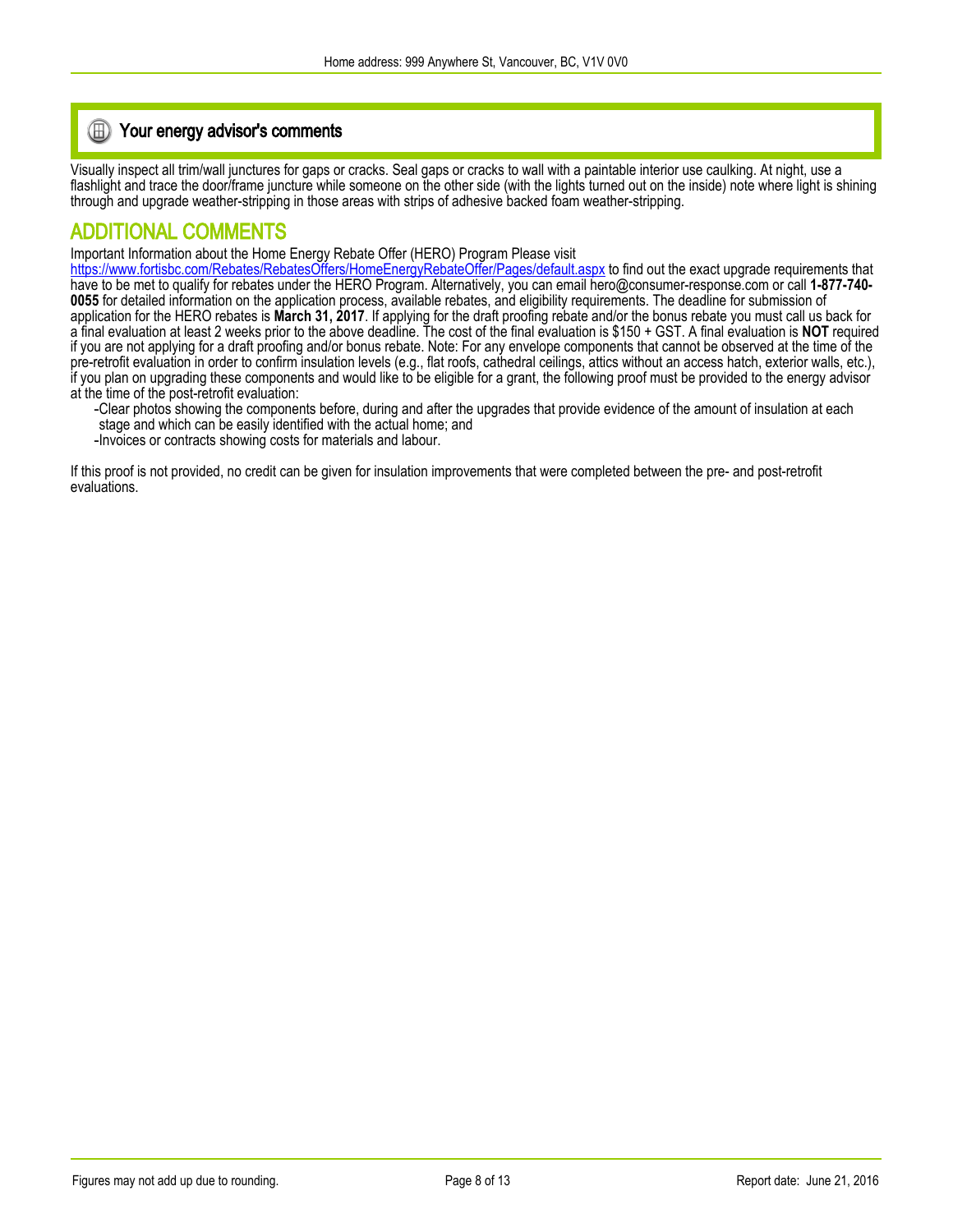## BEFORE AND AFTER: HEAT LOSS THROUGH THE BUILDING ENVELOPE

This bar chart shows where heat is lost from your home, calculated using your household operating conditions. The dark bars show the areas where you are losing heat now. The longer the bar, the more heat you are losing. The light bars show the estimated heat loss if you were to complete all your recommended upgrades as outlined.



## BEFORE AND AFTER: ESTIMATED ENERGY USE

The bar chart below shows the potential for improving the energy performance of your home, calculated using your household operating conditions. The grey bars show your current estimated consumption. The longer the bar, the more energy you are using. The blue bars show your home's estimated energy consumption if you were to complete all your recommended upgrades as outlined.

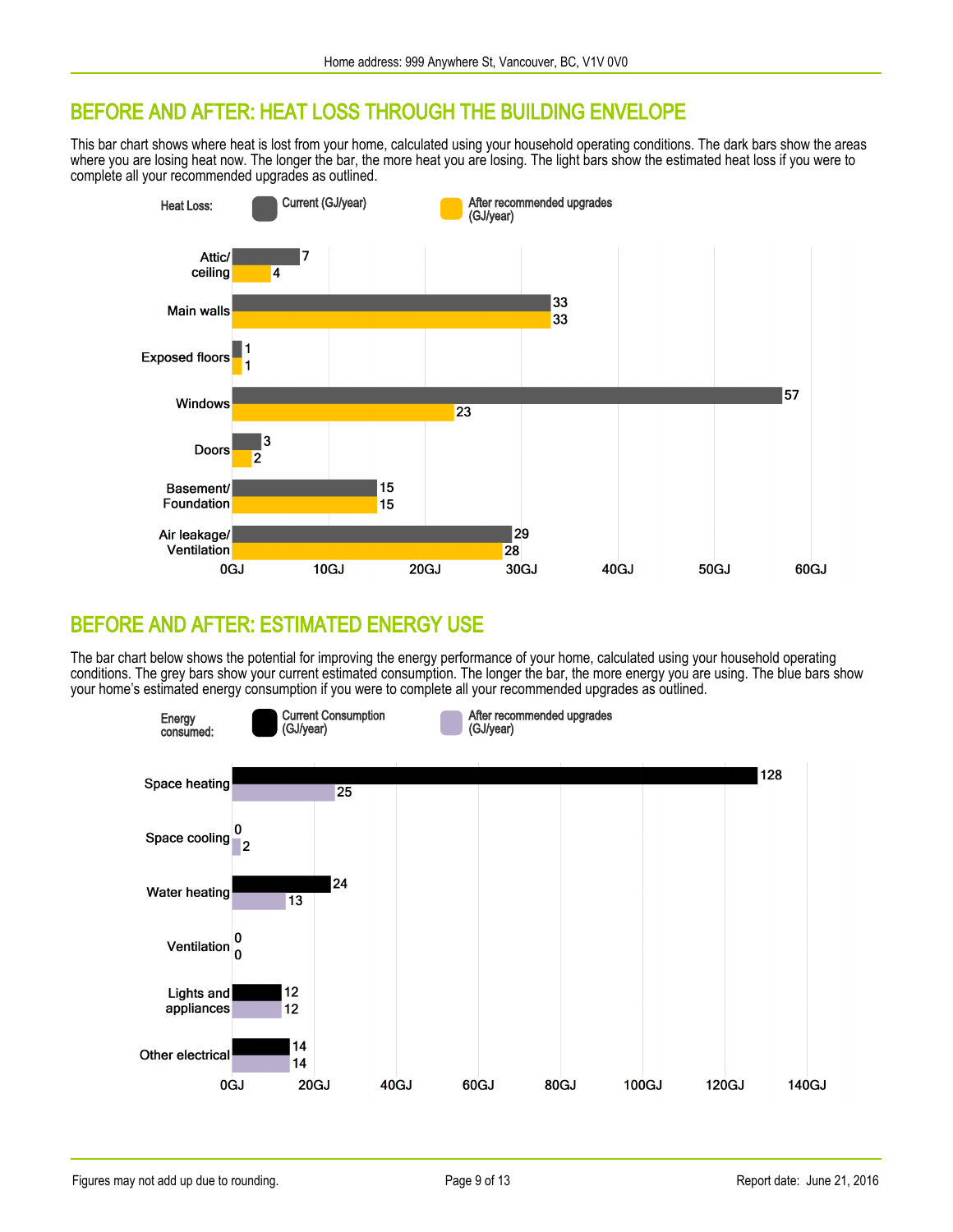## OPERATING CONDITIONS

The EnerGuide Rating System uses two different sets of operational information: standard operating conditions and your household operating conditions. Your EnerGuide Rating was calculated using standard operating conditions, including a standard number of occupants and assumed energy use patterns, along with your home's characteristics and mechanical systems. The standard operating conditions ensure that the house is rated independent of the energy choices of the occupants living in it. This in turn enables a comparison of rated energy performance with other houses that receive EnerGuide Ratings.

Your Estimated Household Energy Use, as seen in YOUR ENERGY EFFICIENCY ACTION ROADMAP, was calculated using household operating conditions. This is the information that you provided to your energy advisor about your home's actual number of occupants and their energy use patterns. Your Estimated Household Energy Use thus provides an annual energy use estimate that is customized to your particular household.

The following tables show the values used for each set of conditions.



#### h) Utility bills

Your home's annual energy use, as reflected on your utility bills, is not likely to exactly match either your EnerGuide Rating or your Estimated Household Energy Use due to normal fluctuations in your household's energy use and changes in yearly weather patterns. In addition, there is a group of significant home energy uses, such as a pool or hot tub, which are not included in the calculations. These items are not common to most houses and are excluded from the calculations to enable better comparisons of the rated energy performance between homes. If your house has one or more of these refer to your Homeowner Information Sheet to learn more about the estimated energy use of these items.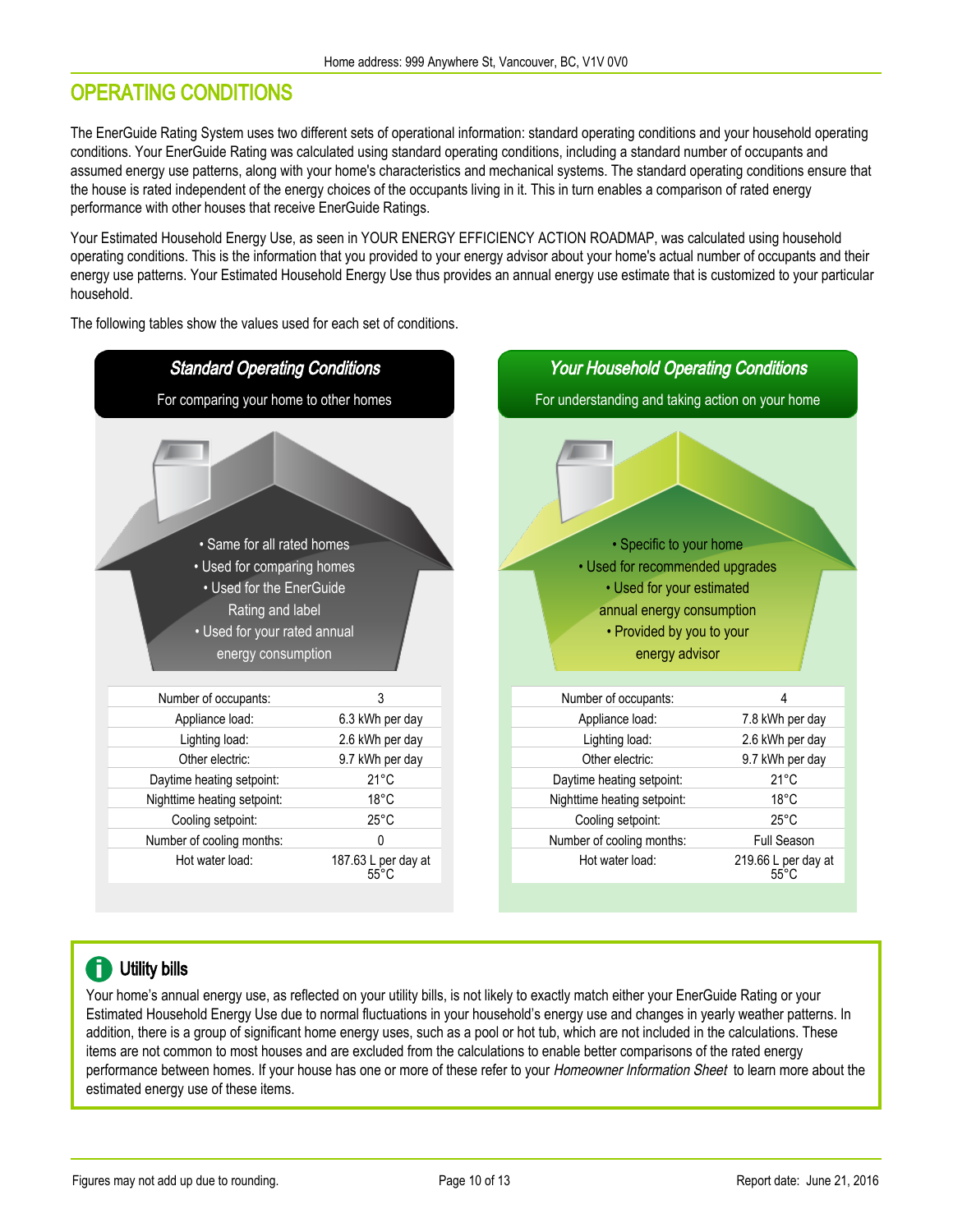#### Ĩ House-as-a-system concept

Your house operates as a system. All the elements of a house, the building envelope, mechanical systems, indoor and outdoor environment and occupant activities, affect each other. Their interactions must be considered to ensure optimal performance and comfort. For example, reducing the air leakage of your home (air sealing) may require increasing ventilation to prevent moisture build-up and ensure proper indoor air quality. Reducing heat loss through the building envelope reduces your home's heating requirements. A smaller heating system may then be sufficient. Your energy advisor applied the house-as-a-system concept when developing your recommended upgrades.

For more information about this concept and how it relates to your house, refer to the Natural Resources Canada publication Keeping the Heat In available at

[nrcan.gc.ca/energy/efficiency/housing/home-improvements/15768](http://nrcan.gc.ca/energy/efficiency/housing/home-improvements/15768).



#### IMPORTANT UPGRADE CONSIDERATIONS

#### Building codes and by-laws

Before undertaking upgrades or renovations, ensure that all proposed renovations meet local building codes and by-laws.

#### Health and safety

If your energy advisor has identified a potential health or safety concern related to insufficient outdoor air, risk of combustion fumes being drawn into the house or the presence of vermiculite, a warning has been included in this report. However energy advisors are not required to have expertise in health and safety matters, and homeowners are solely responsible for consulting a qualified professional to determine potential hazards before undertaking any upgrades or renovations.

#### Hiring a contractor

Before hiring a contractor, find out about the appropriate products and installation techniques. Request written quotations from several contractors for comparison and obtain a written contract. The Canada Mortgage and Housing Corporation and the Canadian Home Builder's Association publish a useful brochure on this subject, Get it in Writing! Visit [hiringacontractor.com](http://hiringacontractor.com) or call 1-800-668-2642 to order. The Canadian Home Builder's

Association also provides advice on hiring a contractor at [chba.ca/renovating/hiring-contractor.aspx](http://chba.ca/renovating/hiring-contractor.aspx).

Natural Resources Canada does not endorse the services of any contractor, nor any specific product, and accepts no liability in the selection of materials, products, contractors nor the performance of workmanship.

#### Vermiculite insulation

Vermiculite insulation installed in homes may contain asbestos. This can cause health risks if inhaled. If you find vermiculite insulation during renovations, avoid disturbing it.

If you suspect it might be in your home and you plan to undertake renovations (including insulation or air sealing work) that may cause the vermiculite insulation to be disturbed, contact professionals who are qualified to handle asbestos before you proceed with the renovations. For a listing of qualified professionals, look in the Yellow Pages™ under 'Asbestos Abatement & Removal'. For information on vermiculite insulation that contains asbestos, refer to the Government of Canada web page entitled "Health Risks of Asbestos" at [healthycanadians.gc.ca/environment-environnement/outdoor-air-](http://healthycanadians.gc.ca/environment-environnement/outdoor-air-exterieur/asbestos-amiante-eng.php)

[exterieur/asbestos-amiante-eng.php](http://healthycanadians.gc.ca/environment-environnement/outdoor-air-exterieur/asbestos-amiante-eng.php).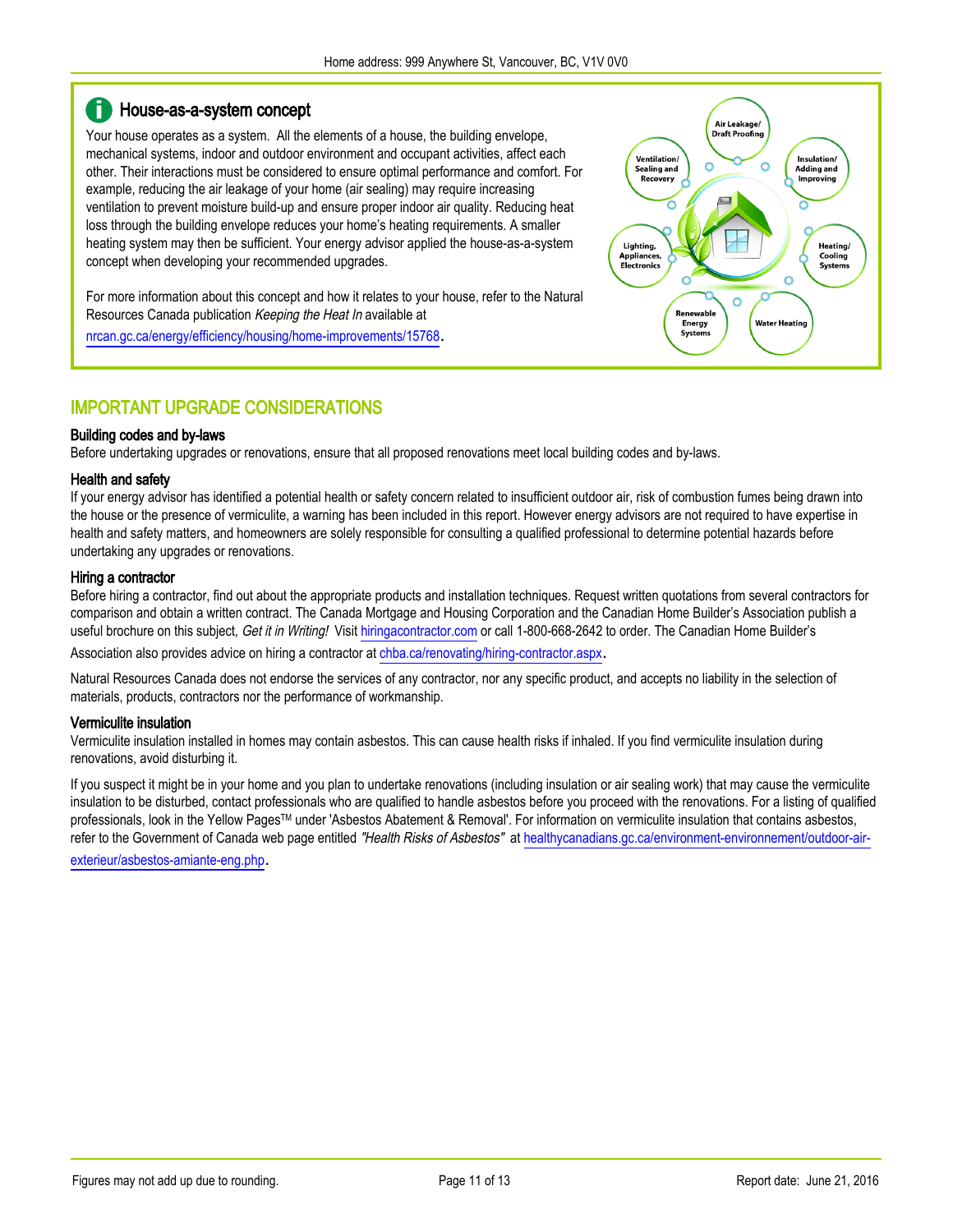### FEDERAL GOVERNMENT RESOURCES FOR TAKING ACTION

#### Home energy efficiency

Natural Resources Canada publishes a variety of publications that can help you improve the energy efficiency of your home. These publications are available online at [nrcan.gc.ca/energy/efficiency/housing/publications/15813](http://nrcan.gc.ca/energy/efficiency/housing/publications/15813) or by calling the publications order desk at 1-800-387-2000.

#### Health and safety

Natural Resources Canada produces a brochure entitled Planning Energy Efficiency Renovations for Your Home which includes important information on health and safety issues, as well as links to related documents from Health Canada and the Canada Mortgage and Housing Corporation. It can be accessed at [nrcan.gc.ca/energy/efficiency/housing/home-improvements/5021](http://nrcan.gc.ca/energy/efficiency/housing/home-improvements/5021).

#### Renovation publications

The Canada Mortgage and Housing Corporation publishes a large number of renovation planning fact sheets that are available at no cost. There are also some excellent in-depth publications for sale. Visit [cmhc-schl.gc.ca](http://cmhc-schl.gc.ca) or call 1-800-668-2642 to order material.

#### Humidity control

A relative humidity level of between 30 and 55 percent is recommended in your home for optimal health and comfort. Dehumidifiers can help reduce moisture levels, especially in basements where relative humidity levels are often high. If you have a humidifier or dehumidifier, ensure that it is regularly cleaned and maintained, and that the humidistat is set at an appropriate humidity level. You can use a hygrometer to measure relative humidity. The Canada Mortgage and Housing Corporation fact sheet Measuring Humidity in Your Home at [publications.gc.ca/collections/collection\\_2011/schl-cmhc/nh18-24/NH18-24-1-2009-eng.pdf](http://publications.gc.ca/collections/collection_2011/schl-cmhc/nh18-24/NH18-24-1-2009-eng.pdf) gives good advice.

#### Radon

Radon is a naturally occurring radioactive gas that is colourless, odourless and tasteless. It is formed from the radioactive decay of uranium, a natural material found in some soil, rock and groundwater. When radon is released into the outdoor air, it gets diluted to low concentrations and is not a concern. However, in enclosed spaces like houses, it can sometimes accumulate to high levels, which can be a risk to both your or your family's

health. For more information, visit Health Canada's website at [hc-sc.gc.ca/ewh-semt/radiation/radon/index-eng.php](http://hc-sc.gc.ca/ewh-semt/radiation/radon/index-eng.php).

## Keeping the Heat In



Natural Resources Canada has produced a guide to educate you on basic principles of building science and to provide guidance on upgrading the energy performance of your home. Keeping the Heat In is a useful tool when planning an energy-efficient retrofit to your home. Visit [nrcan.gc.ca/energy/efficiency/housing/home-improvements/15768](http://nrcan.gc.ca/energy/efficiency/housing/home-improvements/15768) to learn more.

## GET STARTED TODAY!

You now have information about your home and recommendations on how to improve its energy efficiency. Taking action can lead to improved comfort, better health and reduced annual utility costs. It can also contribute to reduced greenhouse gas emissions.

Some municipalities, provinces and territories, and some utilities offer energy efficiency incentive programs. For further information or links to complementary regional programs, visit [nrcan.gc.ca/energy/funding/efficiency/4947](http://nrcan.gc.ca/energy/funding/efficiency/4947).